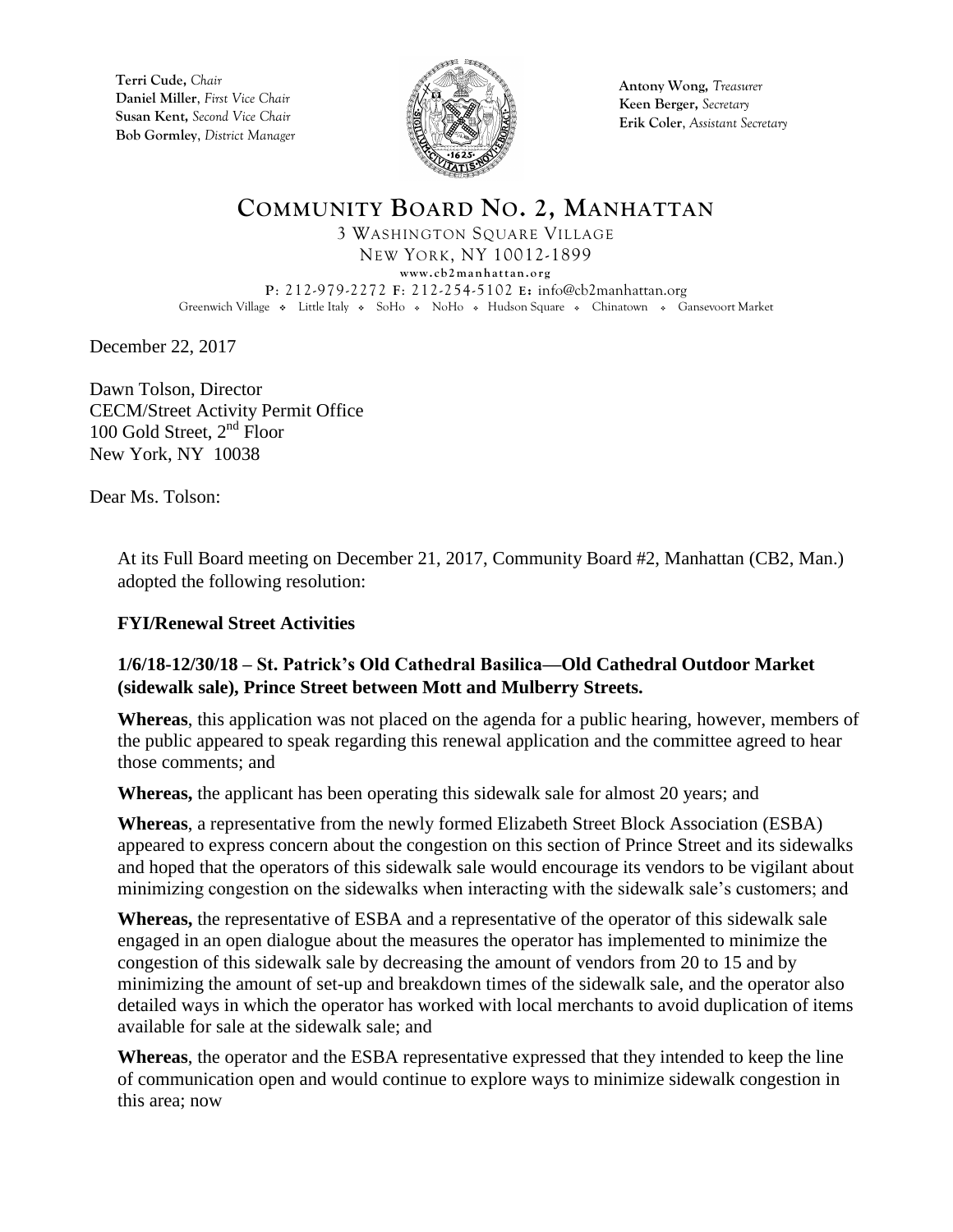**Therefore Be It Resolved** that CB2 Manhattan recommends **approval** of this renewal application for **Old Cathedral Outdoor Market (sidewalk sale)** on Prince Street between Mott and Mulberry Streets from 1/6/2018-12/30/2018.

**All committee members in attendance expressed support for the application.** 

- **1. 3/24/18 – Saint Joseph's Church—Washington Place Festival, Washington Place between 6th Avenue and Grove Street.**
- **2. 3/31/18—Greenwich Village Chelsea Chamber of Commerce—GVCC Waverly Place Festival, Washington Square between 5th Avenue and University Place.**
- **3. 5/26/18—Stonewall Democratic Club West 4th Street Festival, West 4th Street between 6th Avenue and MacDougal Street.**
- **4. 5/26/18-6/3/18—Washington Square Outdoor Art Exhibit Inc.—Washington Square Outdoor Art Exhibit, University Place between Waverly Place and East 13th Street.**
- **5. 6/30/18—Bleecker Area Merchants and Residents Association—BAMRA Bleecker Street Festival, Bleecker Street between Broadway and 6th Avenue.**
- **6. 9/1/18—Bailey House Washington Square Festival, Waverly Place between Washington Square East and Broadway.**
- **7. 9/8/18—Sixth Precinct Community Council—Village Center for Care Bleecker Street Festival, Bleecker Street between 7th Avenue South and 8th Avenue.**

**Therefore Be It Resolved** that CB2 Manhattan recommends **approval** of the subject renewals.

VOTE: Passed unanimously, with 34 Board members in favor

**8. 4/14/18—Community Board 2 Broadway Festival, Broadway between East 8th and East 14th Streets.**

VOTE: Manhattan Community Board 2 takes no position on its own street festival renewal application.

Please advise us of any decision or action taken in response to this resolution.

Sincerely,

Teni Cude

Terri Cude, Chair Community Board 2, Manhattan

TC/jt c: Hon. Nydia Velazquez, Congresswoman Hon. Jerrold Nadler, Congressman